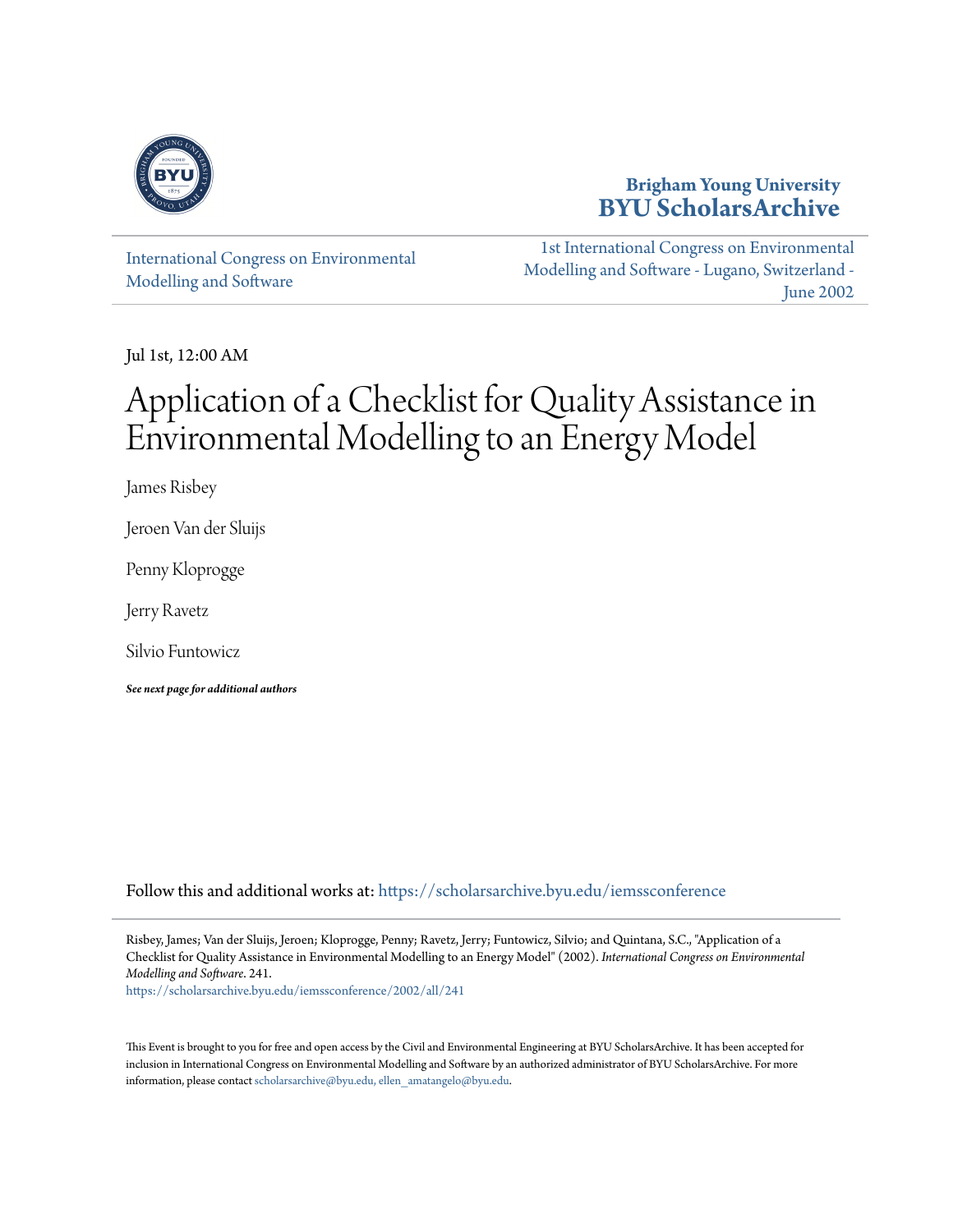#### **Presenter/Author Information**

James Risbey, Jeroen Van der Sluijs, Penny Kloprogge, Jerry Ravetz, Silvio Funtowicz, and S.C. Quintana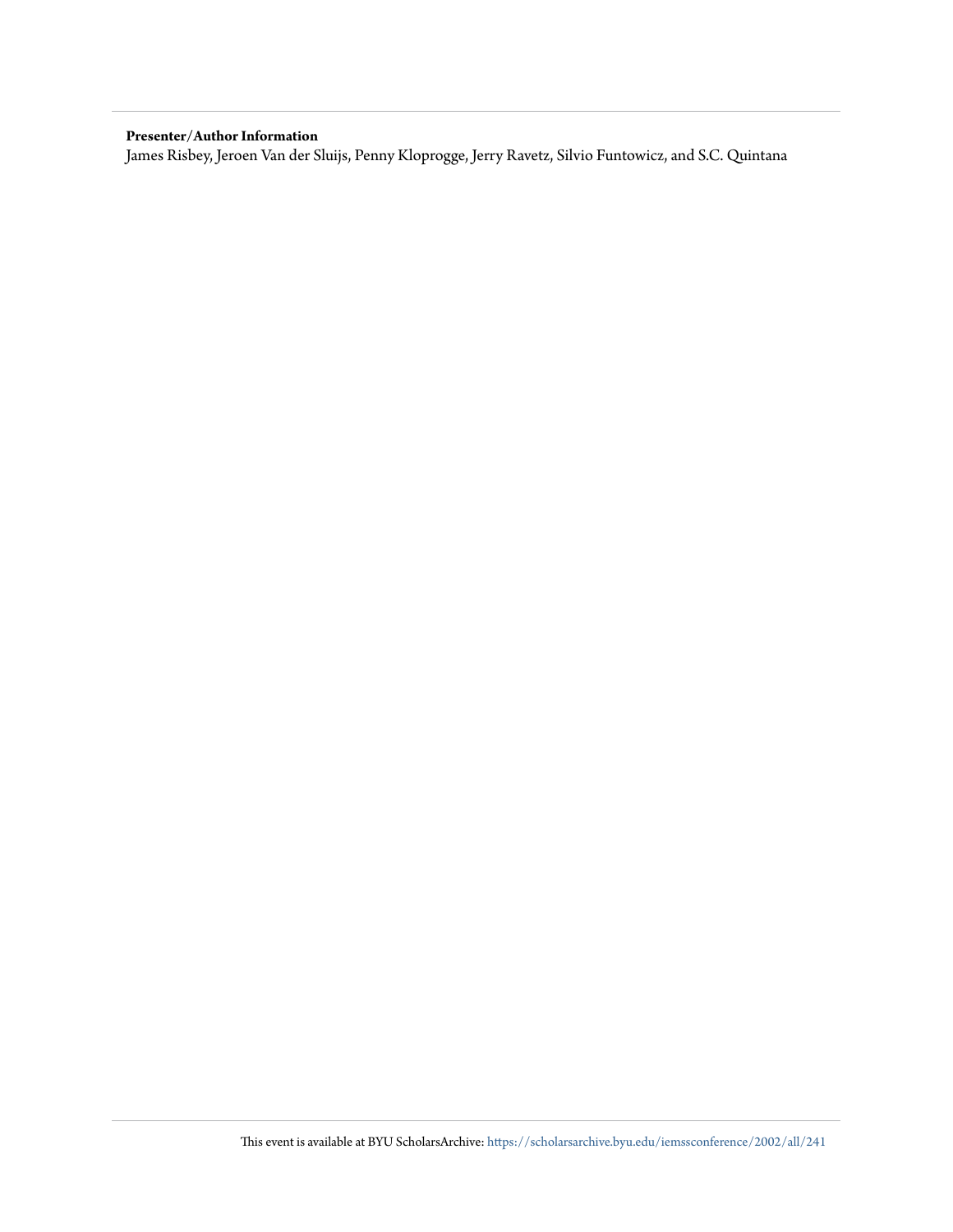## **Application of a Checklist for Quality Assistance in Environmental Modelling to an Energy Model**

James Risbey<sup>a</sup>, Jeroen van der Sluijs<sup>a</sup>, Penny Kloprogge<sup>a</sup> Jerry Ravetz<sup>b</sup>, Silvio Funtowicz<sup>c</sup>, Serafin Corral Quintana<sup>c</sup>

<sup>a</sup>Copernicus Institute for Sustainable Development and Innovation, Universiteit Utrecht, The Netherlands  $b$ Research Methods Consultancy, London, UK c Institute for the Protection and the Security of the Citizen, JRC, Italy

**Abstract:** Large, complex energy models present considerable challenges to develop and test. Uncertainty assessments of such models provide only partial guidance on the quality of the results. We have developed a model quality assistance checklist to aid in this purpose. The checklist is applied to an energy model for the problem of assessing energy use and greenhouse gas emissions. Use of the checklist suggests that results on this issue are contingent on a number of assumptions that are highly value-laden. When these assumptions are held fixed, the model is deemed capable of producing moderately robust results of relevance to climate policy over the longer term. Checklist responses also indicate that a number of details critical to policy choices or outcomes on this issue are not captured in the model, and model results should therefore be supplemented with alternative analyses.

**Keywords:** quality assistance, modelling

#### **1 INTRODUCTION**

Environmental models are often used in policy assessment exercises. Yet, because of their size and complexity, it is difficult to know how much trust should be placed in the results. To cope with this, there has been a lot of effort to characterize the uncertainties associated with the models and their projections van der Sluijs [1997]. However, uncertainty estimates alone are necessarily incomplete on models of such complexity and provide only partial guidance on the quality of the results. The conventional method to ensure quality in modelling domains is via model validation against observed outcomes. Unfortunately, the data are simply not available to carry out rigorous evaluations of many models Risbey et al. [1996]; Beck [2002]. Without the ability to validate the models directly or perform comprehensive uncertainty analyses, other forms of quality assessment must be utilized. Indeed, evaluation of models is increasingly being cast in broader terms to encompass issues of purpose and use (as well as performance) and quality assurance in design of tools and controlling procedures Beck [2002]. This work follows that broader conception in including each of these elements in a checklist format to be used in aiding the modelling process. The model checklist is also situated in a broader assessment context that strives for greater transparency, accountability, effectiveness, and a democratizing of expertise in assessment processes European Commission [2001].

For complex coupled models there are many pitfalls in the modelling process and some form of rigour is essential to yield quality. Thus, a modeller has to be a good craftsperson Ravetz [1971, 1999]. Discipline is maintained by controlling the introduction of assumptions into the model and maintaining 'good practice'. What is needed in this case is a form of heuristic that encourages self-evaluative systematization and reflexivity on pitfalls. The method of systematization should not only provide some guide to how the modellers are doing; it should also provide some diagnostic help as to where problems may occur and why. We have developed a model quality assistance checklist for this purpose, which is available via the web at http://www.nusap.net.

The philosophy underlying the checklist is that there is no single metric for assessing model performance and that, for most intents and purposes, there is no such thing as a 'correct' model. Rather, models need to be assessed in relation to particular functions. Further, that assessment is ultimately about quality, where quality relates a process/product (in this case a model) to a given function. The point is not that a model can be classified as 'good' or 'bad', but that there are 'better' and 'worse' forms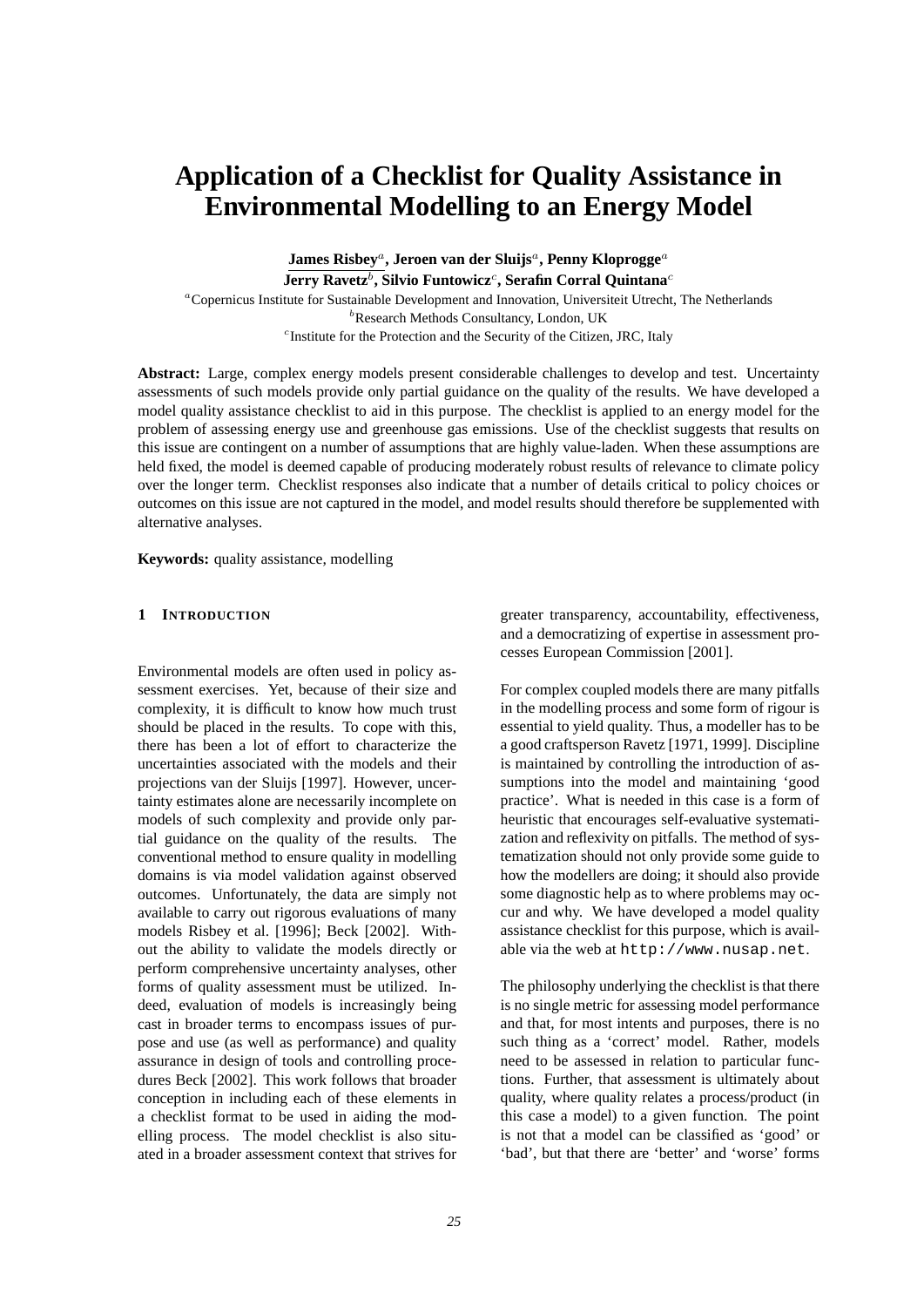of modelling practice, and that models are 'more' or 'less' useful when applied to a particular problem. The checklist is thus intended to help guard against poor practice and to focus modelling on the utility of results for a particular problem. That is, it should provide some insurance against pitfalls in process and irrelevance in application. The questions in the checklist are designed to uncover at least some of the more common pitfalls in modelling practice and application of model results in policy contexts. The output from the checklist is both indirect, via reflections from the modeller's self assessment, and direct in the form of a set of potential pitfalls triggered on the basis of the modeller's responses.

The checklist is structured as follows. First there is a set of questions to probe whether quality assistance is likely to be relevant to the intended application. If quality is not at stake, a checklist such as this one serves little purpose. The next section of the checklist aims to set the context for use of the checklist by describing the model, the problem that it is addressing, and some of the issues at stake in the broader policy setting for this problem. The checklist then addresses 'internal' quality issues, which refers to the processes for developing, testing, and running the model practiced within the modelling group. A section on 'users' addresses the interface between the modelling group and outside users of the model. This section examines issues such as the match between the production of information from the model and the requirements of the users for that information. A section on 'use in policy' addresses issues that arise in translating model results to the broader policy domain, including the incorporation of different stakeholder groups into the discussion of these results. The final section provides an overall assessment of quality issues from use of the checklist and provides feedback in the form of a set of potential pitfalls for the model application.

In what follows we describe the application of the checklist to an energy model for the purpose of estimating greenhouse gas emissions under the IPCC SRES B1 energy scenario Nakicenovic et al. [2000]. The energy model in question is the TIMER model De Vries et al. [2000, 2002]; van Vuuren and de Vries [2001]. TIMER is the energy model component of the IMAGE 2 integrated assessment model Alcamo et al. [1998].

#### **2 APPLICATION TO TIMER**

The application of the checklist to the TIMER model was carried out in an interview with modeller, Detlef van Vuuren, by Risbey and van der Sluijs.

#### **2.1 Use of the checklist**

The first questions in the interview were aimed at assessing the utility of the checklist for the given application. These showed that there is some question as to the accuracy of model results, some interpretation and judgement of results is required, and that the public is concerned about process and results regarding the model application. Thus, quality considerations seem relevant to this application and use of the checklist is warranted.

#### **2.2 Problem context**

The problem addressed by the TIMER model for this application is how will greenhouse gas emissions develop given different world views and assumptions about population and economic growth (as specified in the SRES scenarios)? Model output variables of relevance to this problem are primary energy production and consumption, final energy consumption, and biomass production. Responses to questions in the checklist focus on these variables unless otherwise indicated.

For the application of the model described above, the intended users identified are the IMAGE group, the energy modelling community, and national and international policymakers and stakeholders concerned about climate change. A number of groups were identified as having particular interests in the outcome of the research on this problem. Such interest was apparent in earlier discussions on the SRES scenarios within the IPCC. For example, one could imagine that the Middle East oil producing regions favour scenarios that imply that fossil fuel use is benign for the climate, and to some degree they tried to influence the shaping and selection of the SRES scenarios to this end. Other participants argued for setting high emission baselines in the SRES scenarios to demonstrate the need for climate policies. After publication of SRES, it became clear that some countries and NGO's are skeptical of the B1 SRES scenario as they fear that it could be interpreted to undermine the need for active climate policies. In short, the stakes for the research are relatively high and a number of different groups have vested interests in the outcome.

The research of the IMAGE/TIMER group is funded via the Dutch environment ministry. The views on climate policy of members of the ministry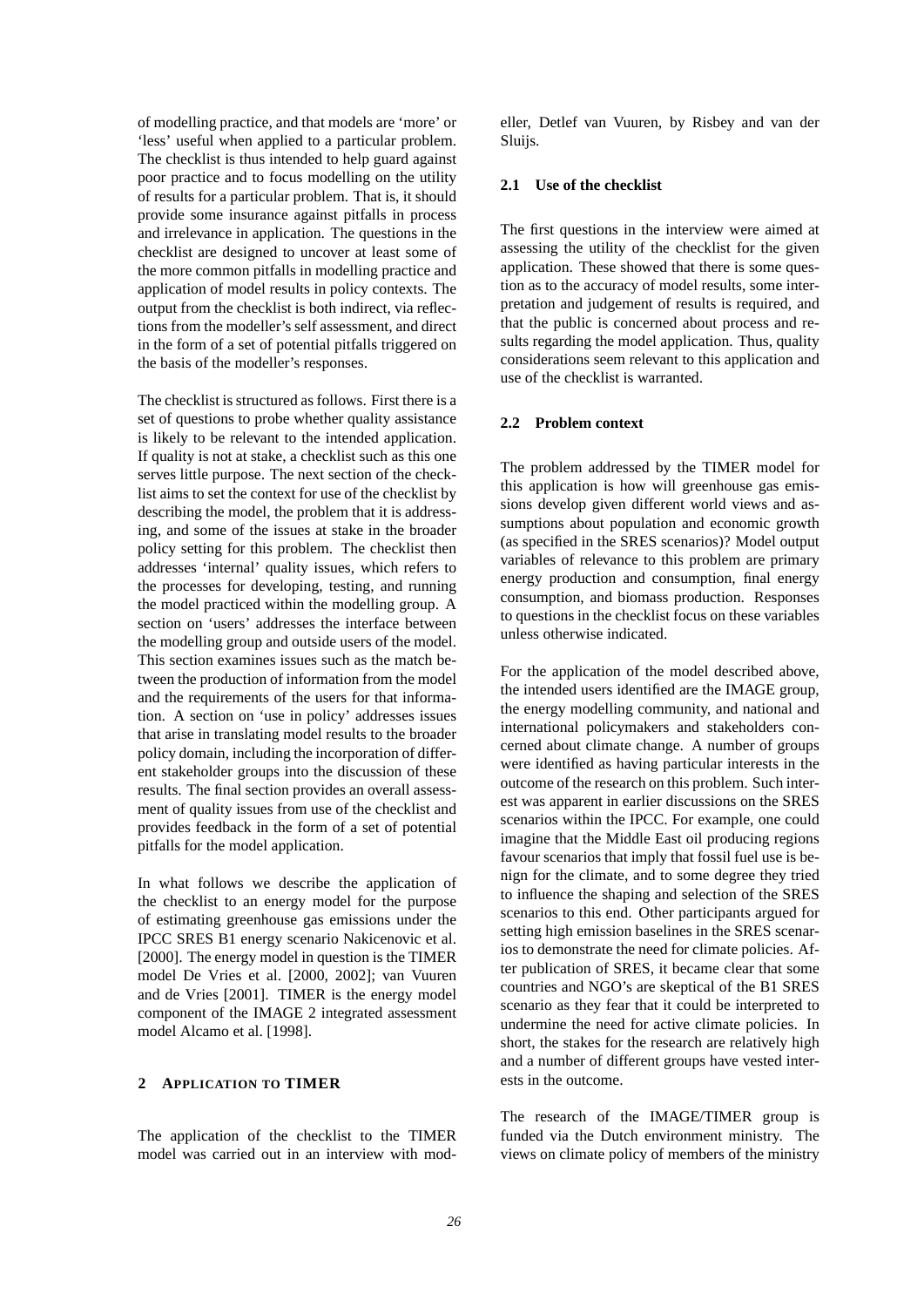are of course known to the modelling group. Some model results over time were assessed to be convergent with these views and some not. In other words, no systematic bias to funder views was assessed.

#### **2.3 Values and key parameter identification**

Value choices are often key determinants of outcomes in energy modelling contexts Kloprogge and van der Sluijs [2002]. A long list of key value-laden issues were identified of relevance to the model application. Starting with the SRES scenarios, values enter into the characterization of 'globalized' versus 'regionalized' worlds. Indirectly, the SRES scenarios seem to embody an assumption that globalization is 'good' for the environment. This assumption is operationalized via assumptions about the different economic growth rates between globalized and regionalized worlds and via those on the demographic transition, whereby increases in GDP are assumed to automatically lead to reductions in birthrates. This leads to lower emissions in the 'globalization' scenarios. Another interesting point is that final energy consumption was specified in the SRES scenarios as a 'harmonized' parameter. This means that the other models were more or less constrained to adopt the assumptions on globalization for instance made by the SRES 'marker' models.

In the TIMER model framework further valuesrelated issues identified were the learning rates for technology development in the energy sector, structural change in the energy-economic system, trade contraints, the availability of resources, technological development in energy consumption and efficiency, and payback times for investments. On the century long time scale, the model was assessed to be substantially conditioned by value issues. The modeller's assessment of value-ladeness is consistent with those made in a recent workshop on TIMER in which participants used a NUSAP pedigree matrix Funtowicz and Ravetz [1990] to score the value-ladeness of model variables van der Sluijs et al. [2002].

Most of the key parameters governing spread in model output variables of interest for this problem have been identified through sensitivity studies van der Sluijs et al. [2002]. They include population and GDP (from the SRES scenario), structural change in the economy, learning factors for energy systems, available resources, and investment payback times. Note that there is considerable overlap between the list of key variables governing spread in output and the list of key value-laden variables.

#### **2.4 Model structure and validation**

Various alternatives for model structure were identified in the checklist interview. In particular, some models take a 'bottom-up' approach to modelling the energy system from the component technologies and sectoral demands. Such models provide good resolution of the energy system but typically do not include feedbacks between the energy and economic systems. Other models pursue a 'topdown' approach from macroeconomic considerations. These models do include feedbacks between the energy and economic systems, but typically provide little resolution of the energy system. The TIMER model is by choice somewhere in between and contains characteristics of both types of energy models. In particular, it shares some of the assumptions of bottom-up models. The effects of alternative model structures have not been tested explicitly. Implicit testing is carried out by comparison of results with other energy models. Results for the key output variables were judged to be at least moderately sensitive to the structural underpinnings of the model.

Validation of the model has been carried out on the limited data available and indirectly via model intercomparison (particularly via the SRES process). Validation has been aided by the fact that much of the available data is at the same level of aggregation as the model, but this data is quite uncertain in some regions.

#### **2.5 Robustness and accuracy of results**

Model results for final energy consumption were judged to be moderately robust in that they could probably be changed by a factor of two or so without much tinkering with parameter values, but not by a factor of ten without requiring implausible changes to the model. For a hypothetical sensitivity study encompassing most of the major assumptions, the resulting spread in energy consumption was assessed to be less than a factor of two given the B1 scenario, but larger than that when encompassing the full set of SRES assumptions on population and growth. In translating energy consumption to  $CO<sub>2</sub>$ emissions, the level of accuracy assessed for  $CO<sub>2</sub>$ emissions was judged to be around 10% given the assumptions of the B1 scenario.

The modeller's assessment of the levels of accuracy required for model results to be useful in the policy process was to better than 10% for short term (2-3 decades) energy planning, but much less ac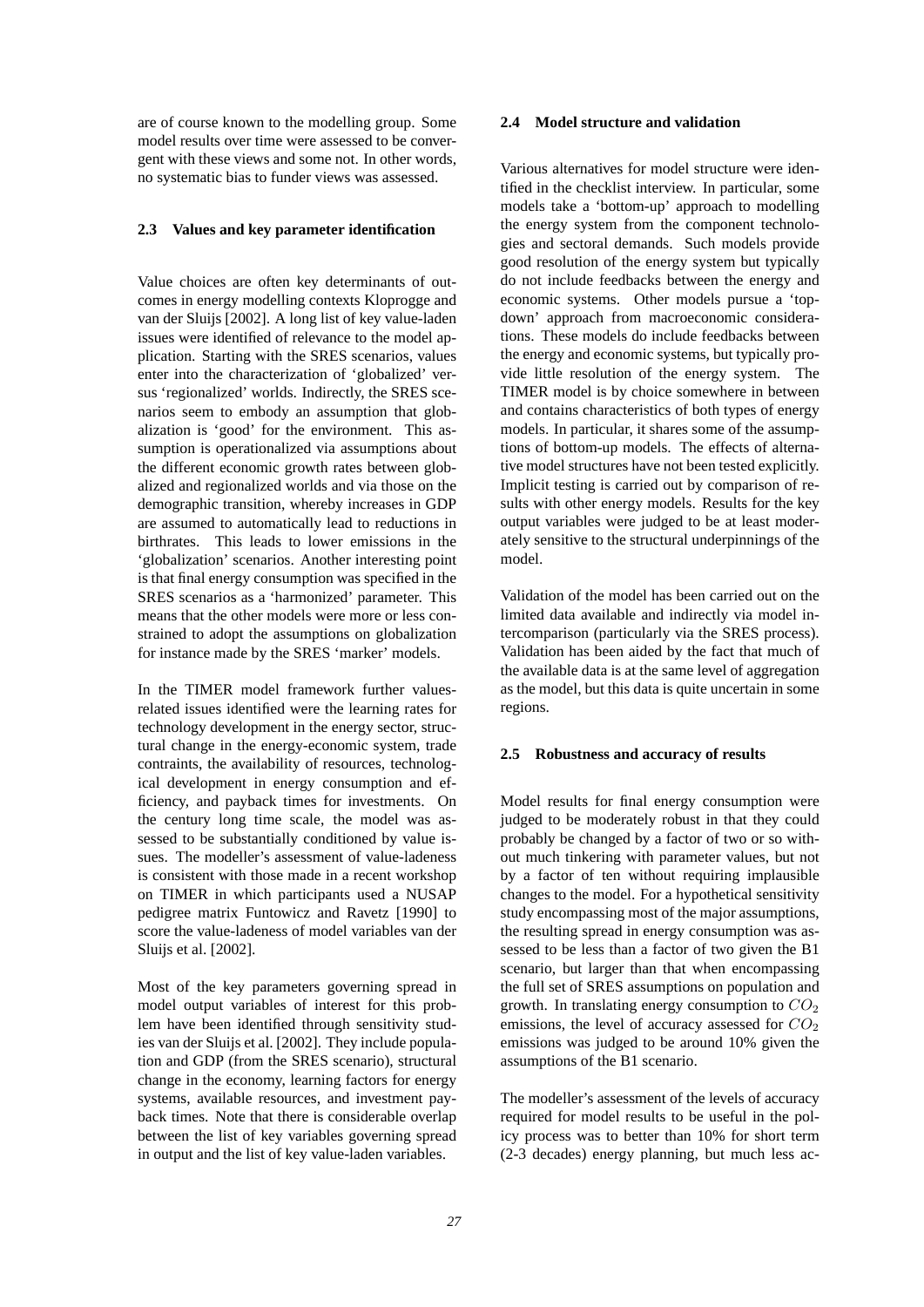curacy than that for long term (century scale) climate policy such as entailed in the Kyoto protocol. Given the levels of accuracy assessed for model outputs, model results were deemed to be too coarse for short term planning, but of about the required level of accuracy for assessing the greenhouse gas implications of long term scenarios such as B1. On the question of whether the model provides useful answers for climate policy assessment, the modeller differentiated between assumptions at the SRES and B1 level. He noted that the SRES scenarios depend in part on one's world view and it is difficult to differentiate among them on the basis of plausibility. Thus, when encompassing assumptions at the SRES level related to population, trade, and growth, model results were deemed to be relevant to the policy process, but with unknown plausibility. With these factors held fixed for the B1 scenario, model results were judged to be 'relevant and plausible'.

#### **2.6 Model role in policy**

The modeller was asked what role the model *should* play in setting policy on this issue. He replied that any particular energy model should provide only a weak guide to policy, but that the class of energy models taken together could provide a more general guide for policy. This response was consistent with his assessment of how models actually *are* used in the policy process. He noted that models are used rhetorically, pro or con particular policies and for community building. He noted that the SRES process helped communicate the notion of different possibilities and worlds between modellers and policymakers. The modeller provided an example of why model results are best used in combination than alone for policy. On the question of whether to delay action to mitigate greenhouse gas emissions or act now, he developed a list of six reasons for each position (twelve total). He noted that three of these arguments could be addressed in one energy model and three in another. On a more cautionary note, he noted that six of the twelve arguments were not addressed in any of the models he considered. This is consistent with his response on how models ought to be used, which stopped short of the category specifying that 'policies should be directly keyed to specific model results'.

#### **2.7 Model development**

Questions aimed at model development practices indicated that there has not been a systematic process for evaluating model assumptions, nor have the effects of increases in model complexity been monitored by systematic routines. To be sure, this is currently normal practice for the field. Some attention is given to model anomalies (results departing from expectations based on theory, data, or other models) and discussed in the broader modelling community. One difficulty, if not necessarily an anomaly, in the model is the need to calculate certain quantities as functions of price rather than amount. This is a constraint based on available data. An anomaly in the sense of differences with other models is the assumption of saturation of energy demand in the formula for structural change. This results in TIMER being at the low end of the range of energy demand calculated by the SRES group of models Nakicenovic et al. [2000]. However, this is a consequence of a conscious choice on how to model energy demand rather than an unusual outcome per se. Unresolved anomalies and assumptions such as the above were assessed to be treated openly in relation to both users and the public.

#### **2.8 Model access**

Questions on the access of outsiders to the IM-AGE/TIMER models indicated mixed results. At present there is an effective monopoly of access to the model. The model is in the process of being documented De Vries et al. [2002], the source code is public (upon request), and other groups do use the model. However, these groups require assistance to use the model, which is fairly complicated. Specialized software (the M compiler) is needed to change the model, though hardware is typically not a constraint because the model is not computationally demanding. With regard to the broader policy and stakeholder community, there has been minimal inspection or use of the model, which is more or less typical for energy models. The presence of value judgements in the model is communicated to policy audiences, though such audiences are typically only partially aware of the implications of the different value choices for model results.

#### **2.9 Overall assessment**

The modeller's overall assessment for the problem of projecting energy consumption and greenhouse gas emissions is that model results can be used with 'caution' (on a scale from 'extreme caution' to 'caution' to 'confidence' to 'high confidence'). His broad reasoning is that the different energy models can be useful if used in conjunction, but that they do not include all pertinent factors. For example, he noted that there are more reasons for energy scenarios to diverge based on factors not included in the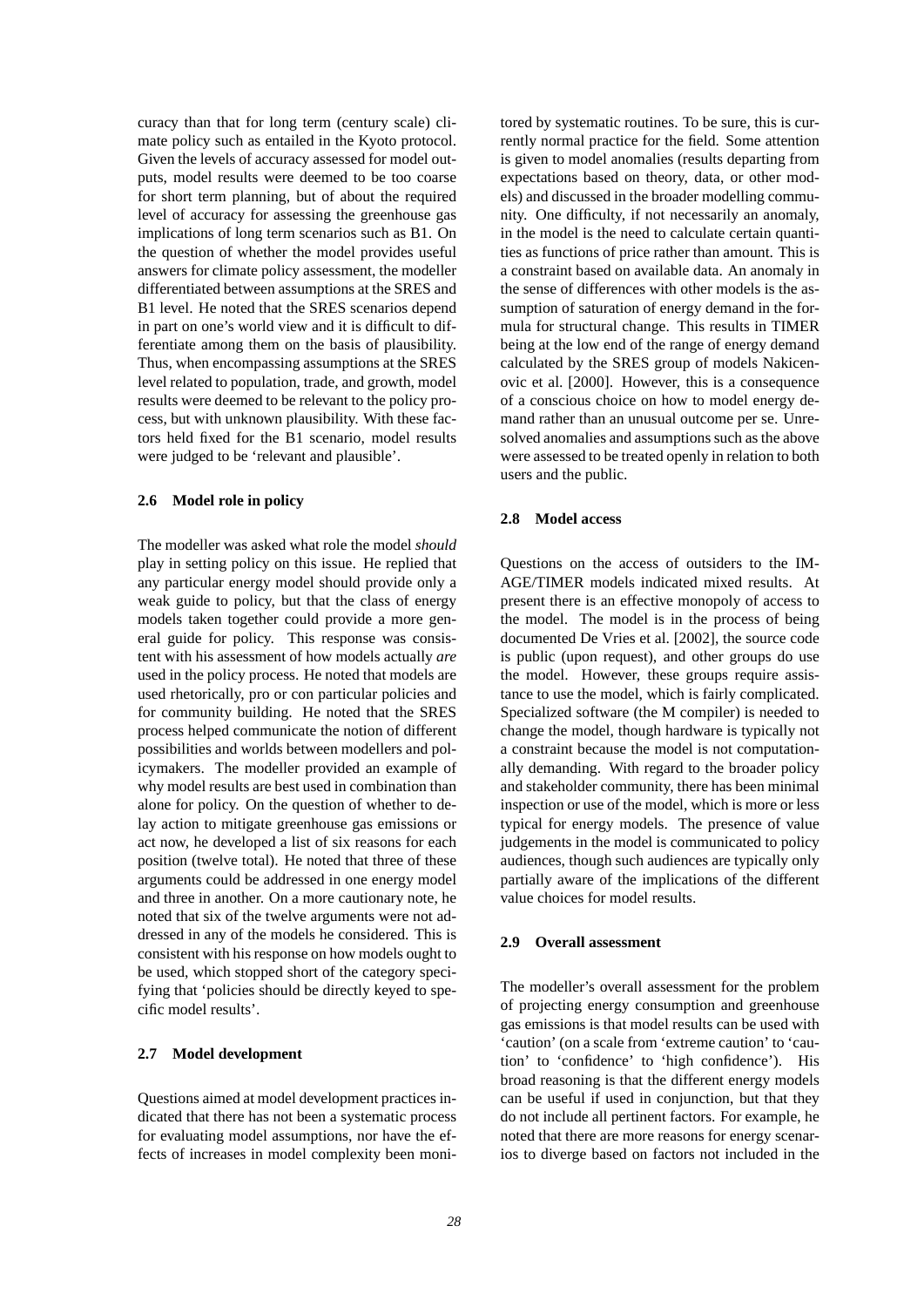models than based on factors that are captured in the models.

#### **2.10 Pitfalls**

The following list of potential 'pitfalls' were generated in response to the TIMER checklist run. The list of pitfalls is generated via a preset algorithm on the basis of checks of the responses coded for each of the questions. The algorithm checks for inconsistencies among responses and for responses that indicate potentially poor or inappropriate practice. The results generated from this step were then checked in consultation with the modeller. Some consultation on results is useful because it is difficult to generalize pitfalls. That is because there are not always single 'best' answers to the questions. What constitutes good practice in one domain may be in conflict with the requirements of good practice in another, and the resolution of such conflicts will often depend on the context. Thus, the list of pitfalls should be viewed as a guide only:

- Uncertainty in input values is only partially represented by the sensitivity runs carried out to date. Thus, the list of key parameters selected for this problem is not necessarily complete.
- Since uncertainties have not been propagated through the model from inputs to outputs, one can not rigorously state what the final error bars are. It is important to be cautious of this fact in interpreting model results.
- Since alternative model structures have not been tested and have only indirectly been addressed through model intercomparison, the effects of structural uncertainty are partly unknown. More effort may need to be devoted to exploring effects of alternative model structures.
- Model results are sensitive to uncertainty in model structure formulation. This fact should be noted when presenting results.
- The key results are potentially very sensitive to uncertainty in parameter values. The non robust nature of the energy system represented by the model should be signalled to users.
- There is a broad spread of possible output values in key model results. Some of the uncertainty may be irreducible, and high spread does not necessarily imply low quality.

Nonetheless, the results should be checked against users needs to determine if the spread is narrow enough to be useful.

- There is a lack of systematic processes for managing development of the model.
- It is difficult for outside groups to run the model because of specialized requirements of software and familiarity with a large, complex body of code. This means that model results are effectively not very reproducible by outsiders, increasing the likelihood of error and decreasing general acceptance of the results.
- The model could benefit from more involvement of stakeholders in using or inspecting the model. The reasons for relatively low stakeholder involvement should be ascertained if not already known.
- Users of model results in policy are at best partially aware of the implications of different value choices in the model. Better communication seems warranted in this regard.

#### **3 CONCLUSIONS**

The list of potential pitfalls generated for the TIMER run through the checklist are intended to apply to use of TIMER results on energy scenarios and greenhouse gas emissions. It is clear from use of the checklist that results on this issue are contingent on a number of assumptions that are highly valueladen. When these assumptions are held fixed, the model is deemed capable of producing moderately robust results of relevance to climate policy over the longer term. However, it is critical that the effects of value choices be communicated as clearly as possible in assessing model results. Checklist responses also indicate that a number of details critical to policy choices or outcomes on this issue are not captured in the model, and model results should therefore be supplemented with alternative analyses.

While these comments are made in reference to testing of the checklist on TIMER, they would apply broadly to other energy models as well. That is because other energy models must make the same assumptions and compromises as TIMER in approaching this problem. They may make different choices in how best to do this, but that does not weaken the force of many of the most critical assumptions or reduce the inherent value-loading of the analysis.